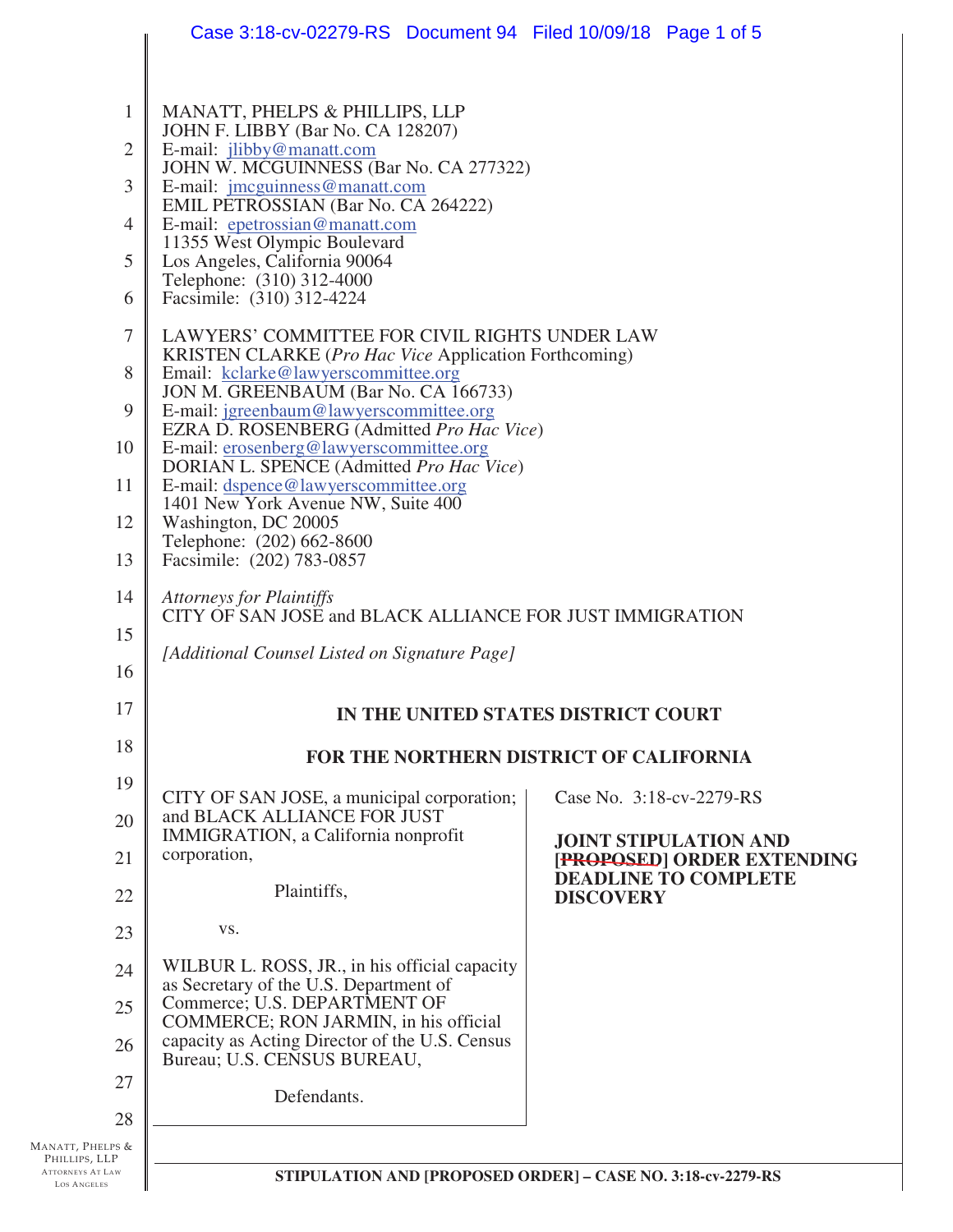## Case 3:18-cv-02279-RS Document 94 Filed 10/09/18 Page 2 of 5

 $\mathbb I$ 

| $\mathbf{1}$                                            | Plaintiffs City of San Jose and Black Alliance for Just Immigration ("Plaintiffs") and                |  |
|---------------------------------------------------------|-------------------------------------------------------------------------------------------------------|--|
| $\overline{2}$                                          | Defendants Wilbur L. Ross, Jr., U.S. Department of Commerce, Ron Jarmin, and U.S. Census              |  |
| 3                                                       | Bureau (collectively, "Defendants," and together with Plaintiffs, the "Parties") hereby stipulate as  |  |
| 4                                                       | follows:                                                                                              |  |
| 5                                                       | On August 30, 2018, pursuant to the stipulation of the Parties, this Court<br>1.                      |  |
| 6                                                       | entered an order scheduling this case (ECF No. 89) ("Scheduling Order");                              |  |
| 7                                                       | 2.<br>Under the Scheduling Order, discovery is currently set to close on October                      |  |
| 8                                                       | 11, 2018;                                                                                             |  |
| 9                                                       | 3.<br>Due to the number of expert and lay witness depositions currently set in                        |  |
| 10                                                      | this and the five related census actions, and despite the diligence of the Parties, they have been    |  |
| 11                                                      | unable to schedule all expert depositions in this case to occur by October 11, 2018.                  |  |
| 12                                                      | 4.<br>The Parties have agreed that the remaining expert depositions should take                       |  |
| 13                                                      | place between October 15 and October 26, 2018.                                                        |  |
| 14                                                      | 5.<br>Good cause therefore exists to modify the Scheduling Order to extend                            |  |
| 15                                                      | expert discovery in this action (including the filing of any motions to compel related to experts) to |  |
| 16                                                      | October 26, 2018.                                                                                     |  |
| 17                                                      |                                                                                                       |  |
| 18                                                      | $\ensuremath{\mathnormal{/\!/}}$                                                                      |  |
| 19                                                      |                                                                                                       |  |
| 20                                                      | $\frac{1}{2}$                                                                                         |  |
| 21                                                      |                                                                                                       |  |
| 22                                                      | $\frac{1}{2}$                                                                                         |  |
| 23                                                      |                                                                                                       |  |
| 24                                                      | $\frac{1}{2}$                                                                                         |  |
| 25                                                      |                                                                                                       |  |
| 26                                                      | $\frac{1}{2}$                                                                                         |  |
| 27                                                      |                                                                                                       |  |
| 28<br>MANATT, PHELPS &                                  | $\mathbf{1}$                                                                                          |  |
| PHILLIPS, LLP<br><b>ATTORNEYS AT LAW</b><br>LOS ANGELES | STIPULATION AND [PROPOSED ORDER] - CASE NO. 3:18-cv-2279-RS                                           |  |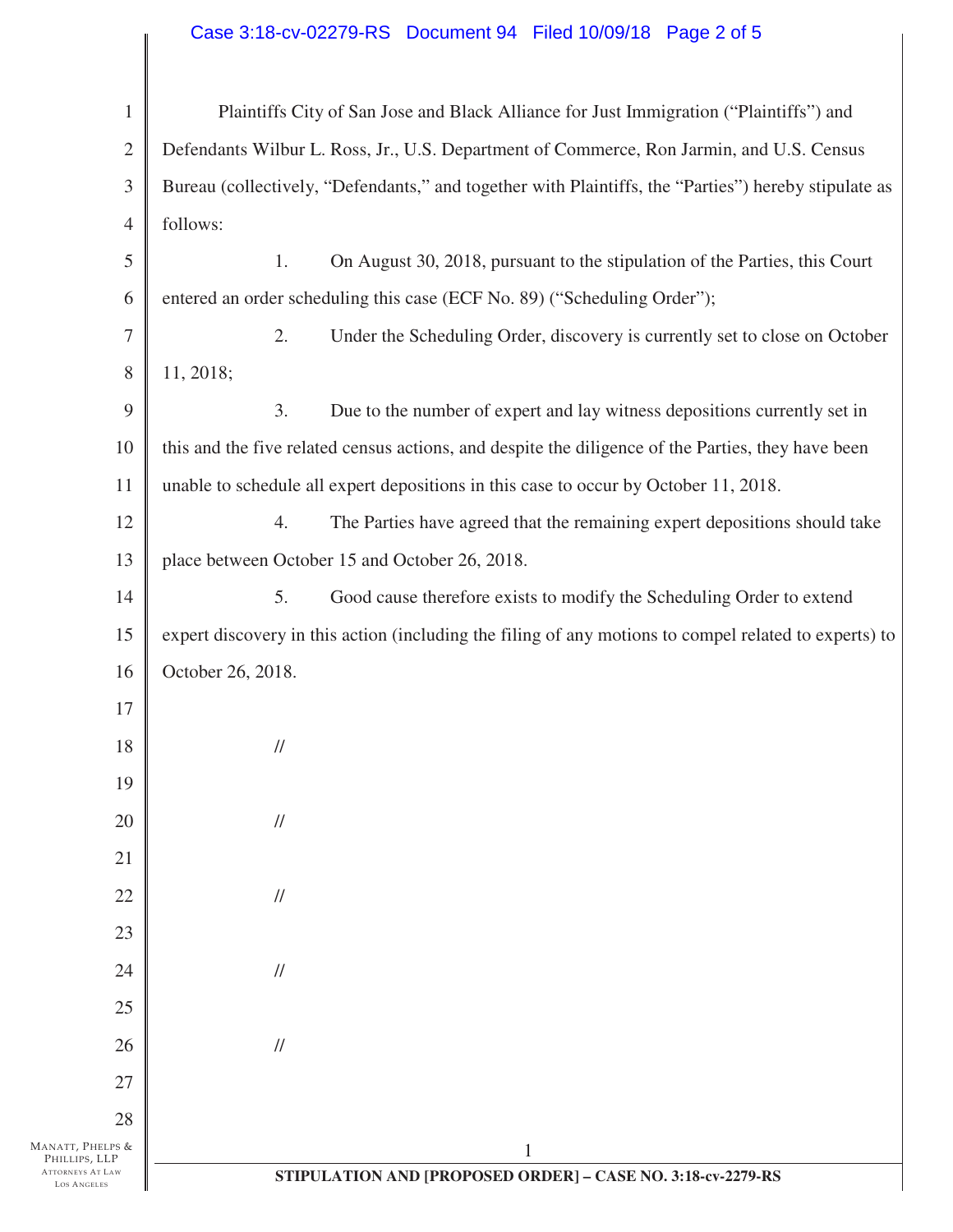|                                               |        |                      | Case 3:18-cv-02279-RS Document 94 Filed 10/09/18 Page 3 of 5               |
|-----------------------------------------------|--------|----------------------|----------------------------------------------------------------------------|
| $\mathbf{1}$                                  |        | 6.                   | Pursuant to the Scheduling Order, non-expert discovery should still close  |
| $\overline{2}$                                |        | on October 11, 2018. |                                                                            |
| 3                                             |        | IT IS SO STIPULATED. |                                                                            |
| $\overline{4}$                                |        |                      | Respectfully submitted,                                                    |
| 5                                             | Dated: | October 9, 2018      | <b>MANATT, PHELPS &amp; PHILLIPS, LLP</b>                                  |
| 6                                             |        |                      |                                                                            |
| $\overline{7}$                                |        |                      | By: s/Andrew Case                                                          |
| 8                                             |        |                      | John F. Libby<br>John W. McGuinness                                        |
|                                               |        |                      | Emil Petrossian                                                            |
| 9                                             |        |                      | Andrew Case (pro hac vice)<br>11355 West Olympic Boulevard                 |
| 10                                            |        |                      | Los Angeles, California 90064                                              |
| 11                                            |        |                      | Telephone: (310) 312-4000                                                  |
|                                               |        |                      | Facsimile: (310) 312-4224                                                  |
| 12<br>13                                      |        |                      | <b>LAWYERS' COMMITTEE FOR CIVIL</b><br><b>RIGHTS UNDER LAW</b>             |
|                                               |        |                      | Kristen Clarke                                                             |
| 14                                            |        |                      | Jon M. Greenbaum<br>Ezra D. Rosenberg                                      |
| 15                                            |        |                      | Dorian L. Spence<br>1401 New York Avenue NW, Suite 400                     |
| 16                                            |        |                      | Washington, DC 20005<br>Telephone: (202) 662-8600                          |
| 17                                            |        |                      | Facsimile: (202) 783-0857                                                  |
| 18                                            |        |                      | <b>PUBLIC COUNSEL</b>                                                      |
| 19                                            |        |                      | Mark Rosenbaum<br>610 South Ardmore Avenue                                 |
|                                               |        |                      | Los Angeles, California 90005                                              |
| 20                                            |        |                      | Telephone: (213) 385-2977<br>Facsimile: (213) 385-9089                     |
| 21                                            |        |                      | <b>CITY OF SAN JOSE</b>                                                    |
| 22                                            |        |                      | Richard Doyle, City Attorney                                               |
| 23                                            |        |                      | Nora Frimann, Assistant City Attorney<br>Office of the City Attorney       |
|                                               |        |                      | 200 East Santa Clara Street, 16th Floor<br>San José, California 95113-1905 |
| 24                                            |        |                      | Telephone Number: (408) 535-1900                                           |
| 25                                            |        |                      | Facsimile Number: (408) 998-3131<br>E-Mail: cao.main@sanjoseca.gov         |
| 26                                            |        |                      | <b>Attorneys for Plaintiffs</b>                                            |
| 27                                            |        |                      | CITY OF SAN JOSE and BLACK ALLIANCE FOR<br><b>JUST IMMIGRATION</b>         |
| 28                                            |        |                      |                                                                            |
| Manatt, Phelps &<br>PHILLIPS, LLP             |        |                      | 2                                                                          |
| <b>ATTORNEYS AT LAW</b><br><b>LOS ANGELES</b> |        |                      | STIPULATION AND [PROPOSED ORDER] - CASE NO. 3:18-cv-2279-RS                |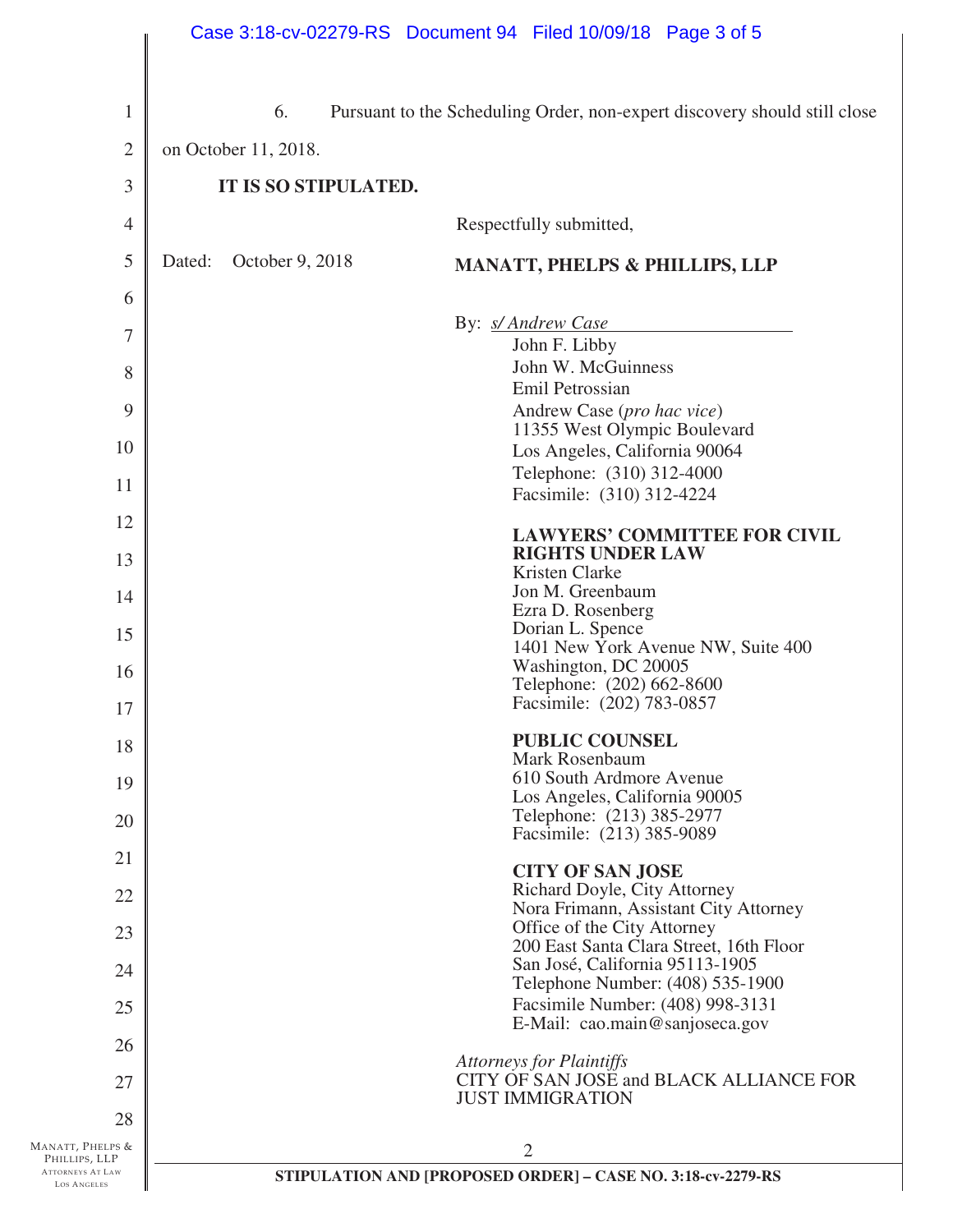|                                                  | Case 3:18-cv-02279-RS  Document 94  Filed 10/09/18  Page 4 of 5                                          |
|--------------------------------------------------|----------------------------------------------------------------------------------------------------------|
| $\mathbf{1}$                                     | Dated: October 9, 2018                                                                                   |
| $\mathbf{2}$                                     | <b>CHAD A. READLER</b><br><b>Acting Assistant Attorney General</b>                                       |
| 3                                                | <b>BRETT A. SHUMATE</b><br>Deputy Assistant Attorney General                                             |
| $\overline{4}$                                   | <b>CARLOTTA P. WELLS</b>                                                                                 |
| 5                                                | <b>Assistant Branch Director</b>                                                                         |
| 6                                                | /s/ Kate Bailey<br><b>KATE BAILEY</b>                                                                    |
| 7                                                | <b>STEPHEN EHRLICH</b><br><b>CAROL FEDERIGHI</b>                                                         |
| 8<br>9                                           | <b>Trial Attorneys</b><br>United States Department of Justice<br>Civil Division, Federal Programs Branch |
| 10                                               | 20 Massachusetts Avenue NW<br>Washington, DC 20530                                                       |
| 11                                               | Phone: (202) 514-9230<br>Email: kate.bailey@usdoj.gov                                                    |
| 12                                               | <b>Attorneys for Defendants</b>                                                                          |
| 13                                               |                                                                                                          |
| 14                                               |                                                                                                          |
| 15                                               |                                                                                                          |
| 16                                               |                                                                                                          |
| 17                                               |                                                                                                          |
| 18                                               |                                                                                                          |
| 19                                               |                                                                                                          |
| 20                                               |                                                                                                          |
| 21                                               |                                                                                                          |
| 22                                               |                                                                                                          |
| 23                                               |                                                                                                          |
| 24                                               |                                                                                                          |
| 25                                               |                                                                                                          |
| 26                                               |                                                                                                          |
| 27                                               |                                                                                                          |
| 28<br>MANATT, PHELPS &                           |                                                                                                          |
| PHILLIPS, LLP<br>ATTORNEYS AT LAW<br>LOS ANGELES | 3<br>STIPULATION AND [PROPOSED ORDER] - CASE NO. 3:18-cv-2279-RS                                         |
|                                                  |                                                                                                          |